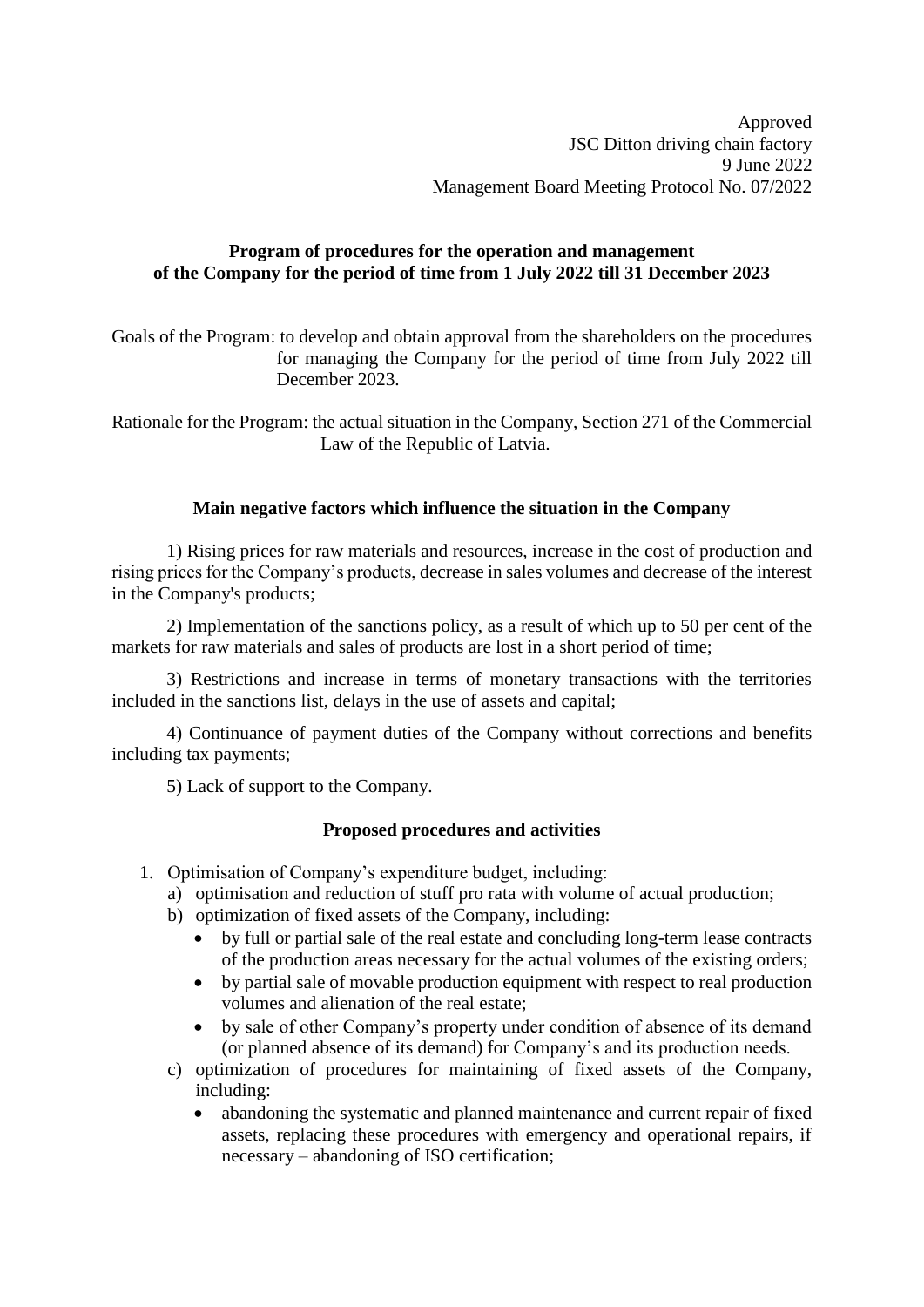- termination of financing of programs for the replacement and modernization of fixed assets;
- waiver of contractual obligations with specialized companies for the technical maintenance and current repair of fixed assets, using own resources for emergency and operational repairs, including combining of professions.
- d) optimization of other production costs, including:
	- activation of programs and procedures for cost-effective use of resources and energy saving;
	- activation of programs and procedures of combining of professions and of other programs for cost-effectiveness and optimisation of technological and production processes.
- 2. Reorganization of marketing policy and company management procedures, including:
	- a) reformatting of base of partners to regions and segments, which are not subject to sanctions and sanctions risks;
	- b) reformatting production to high value-added products, regardless of a possible drop in physical production volumes;
	- c) stimulating the expansion of areas of responsibility and their combination of persons included in the Company's management - optimization of employment in management;
	- d) (d) development, production and marketing of new types of products based on market dynamics;
	- e) (e) use of business support programs.

#### **Direction and use of financial resources**

- Priorities: payment of wages and related payments, tax payments, payment for raw materials and resources, redemption of credit obligations, production costs.
- Reasonable: to terminate or significantly reduce the cost of modernizing and renewal the means of production, as well as other expenses of economic activity for the period of duration of this program (next in the text – Programm)

#### **Implementation, evaluation of progress and results of the program**

The shareholders' meeting gives consent to the Council and the Management Board to make decisions regarding the property, rights and obligations of the Company by implementation of this Program approved by the shareholders, relieving them of responsibility for these decisions.

The Council and the Management Board of the Company provide shareholders with information on the progress of the program:

- in the Report of the Council and the Management Report to the annual report of the Company for the years 2022 and 2023 (form and content of the reports: at the discretion of the Company's management);
- in the Management Report to the quarterly and half year reports of the Company (form and content of the reports: at the discretion of the Company's management);
- in the Report of the Management Board to the ordinary shareholders' meetings.

The shareholders' meeting pursuant to the Section 271 of the Commercial Law of the Republic of Latvia entitles the Council and the Management Board to start insolvency proceedings without convening the shareholder's meeting if there are signs of insolvency indicated in the Insolvency Law, if the continuation of Company's activity will increase the